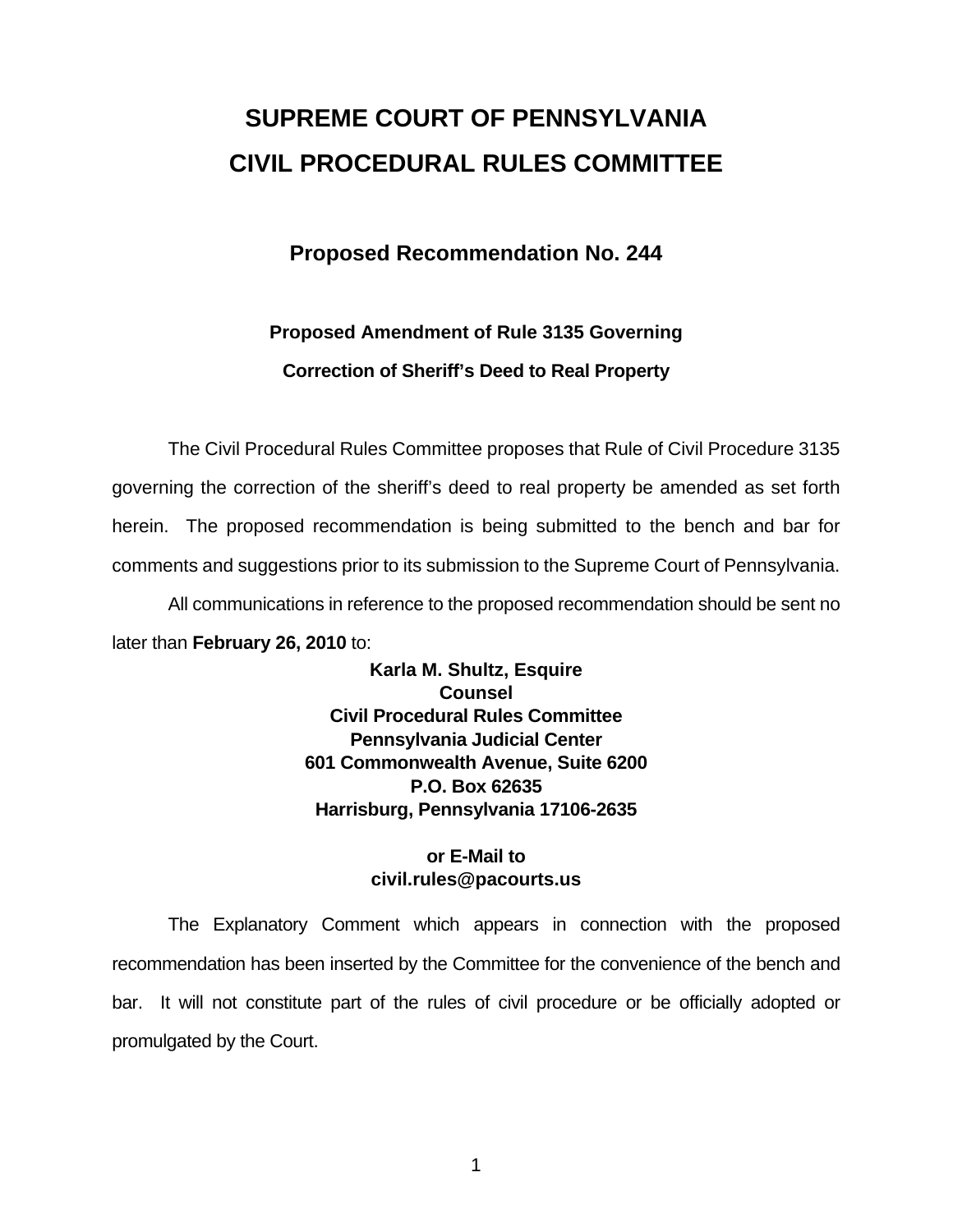#### **Rule 3135. Sheriff's Deed to Real Property. Correction of Deed**

(a) When real property is sold in execution and no petition to set aside the sale has been filed, the sheriff, at the expiration of twenty days **but no later than 40 days** after either the filing of the schedule of distribution or the execution sale if no schedule of distribution need be filed, shall execute and acknowledge before the prothonotary a deed to the property sold. The sheriff shall forthwith deliver the deed to the appropriate officers for recording and for registry if required. Confirmation of the sale by the court shall not be required.

> Note: See Rule 3136(a) governing the filing of the schedule of distribution.

(b) If the sheriff has made a defective return of the execution proceeding or has executed a defective deed, including the erroneous description of the real estate, the court upon petition of the purchaser or the purchaser's successors in title may correct the return or deed or order that a new return or deed be executed.

### **Explanatory Comment -- 2005**

Prior to the present amendment, Rule 3135(a) governing execution sales provided in part that "the sheriff, at the expiration of ten days after the filing of the schedule of distribution, shall execute and acknowledge before the prothonotary a deed to the property sold." There was a gap in the rule because Rule 3136(a) provides that a schedule of distribution need not be filed where the real property is sold to the plaintiff for costs only. The amended rule eliminates this gap. Where a schedule of distribution is not required, the sheriff must execute and acknowledge the deed **[within twenty days of] no sooner than twenty days after** the date of the sale.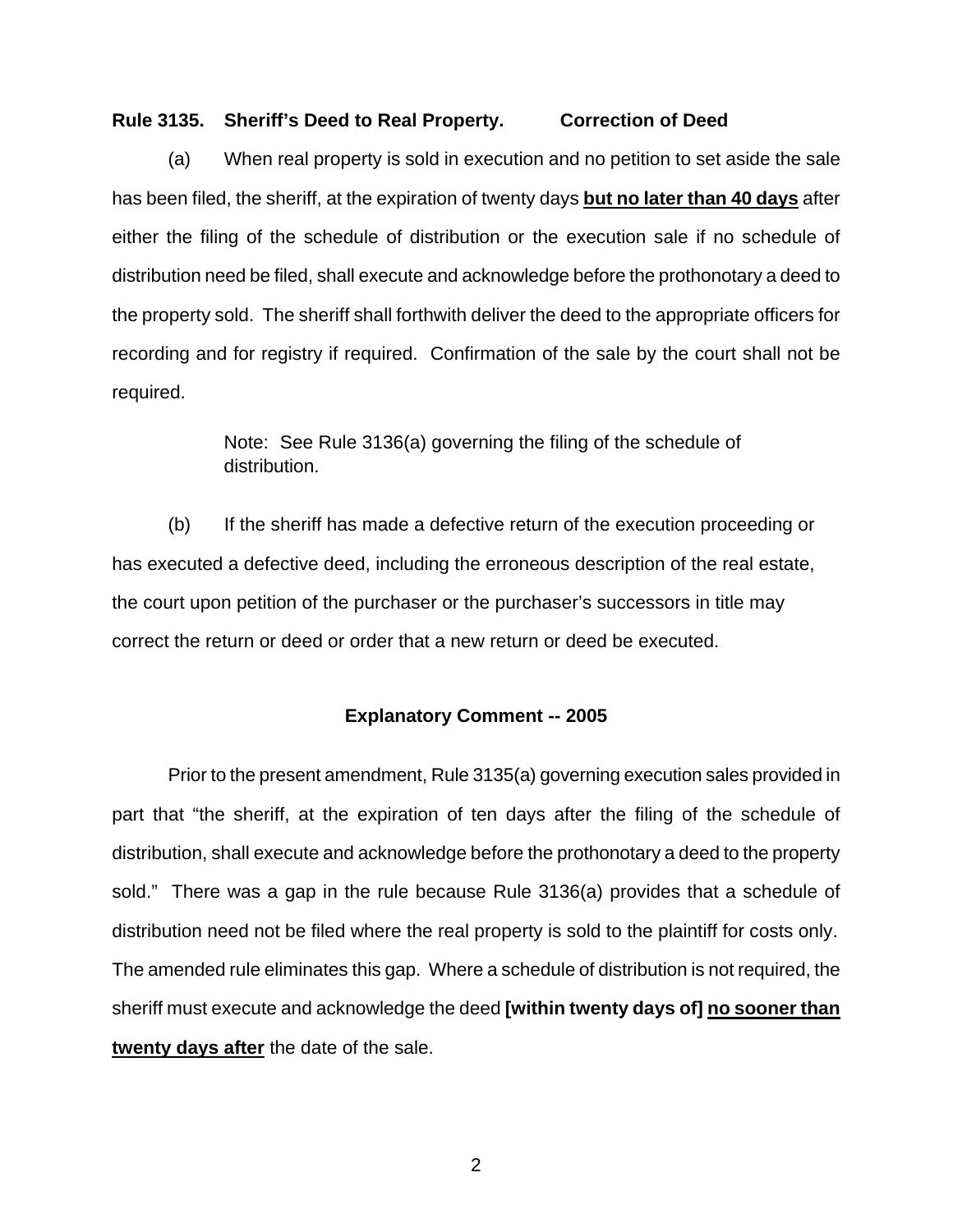The rule has also been amended by increasing from ten to twenty days the time in which the sheriff must execute and acknowledge a deed in a sale as to which a schedule of distribution is required to be filed. The uniform twenty-day period is therefore applicable in all cases and eliminates potential confusion.